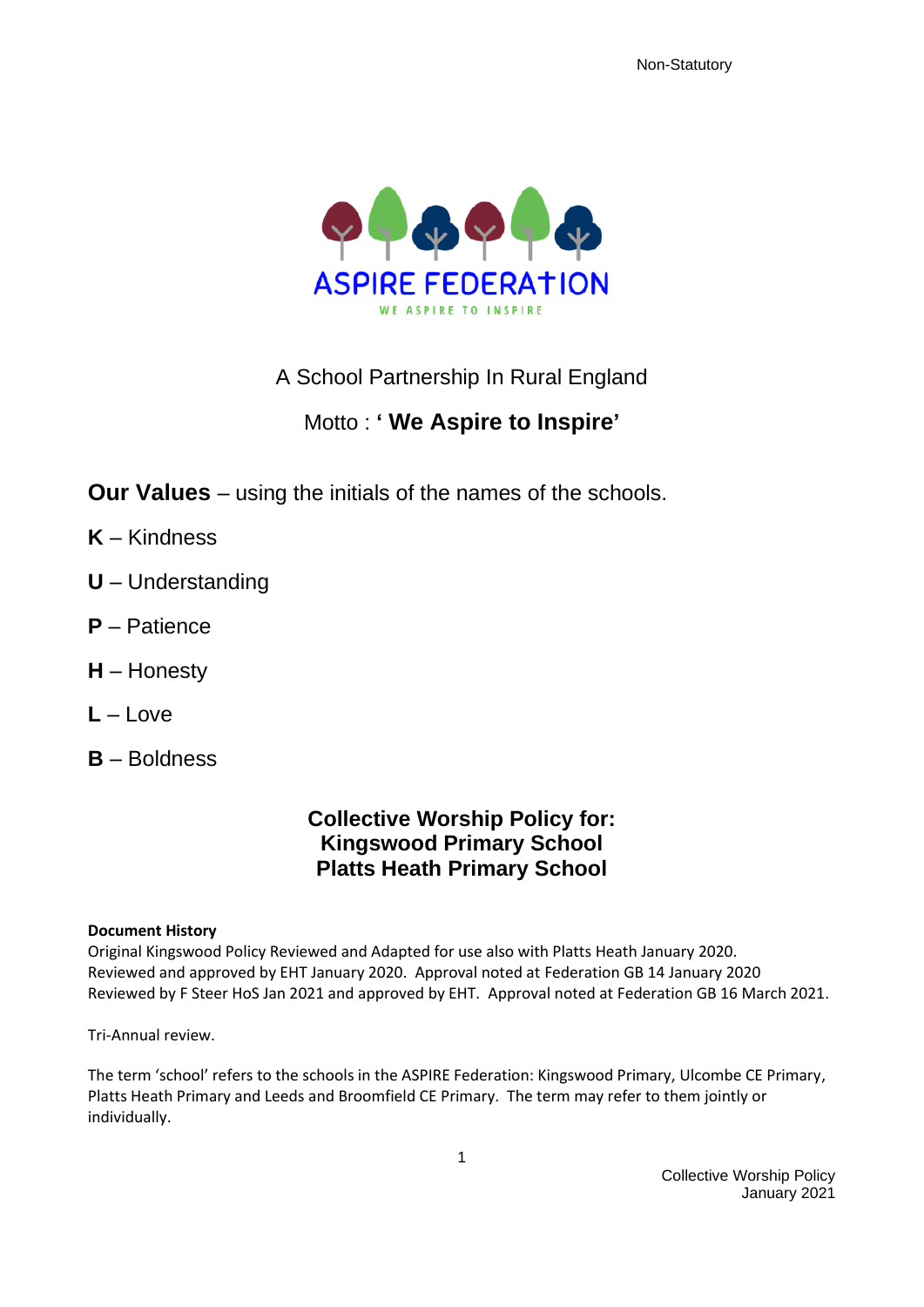# **COLLECTIVE WORSHIP POLICY**

## **Contents**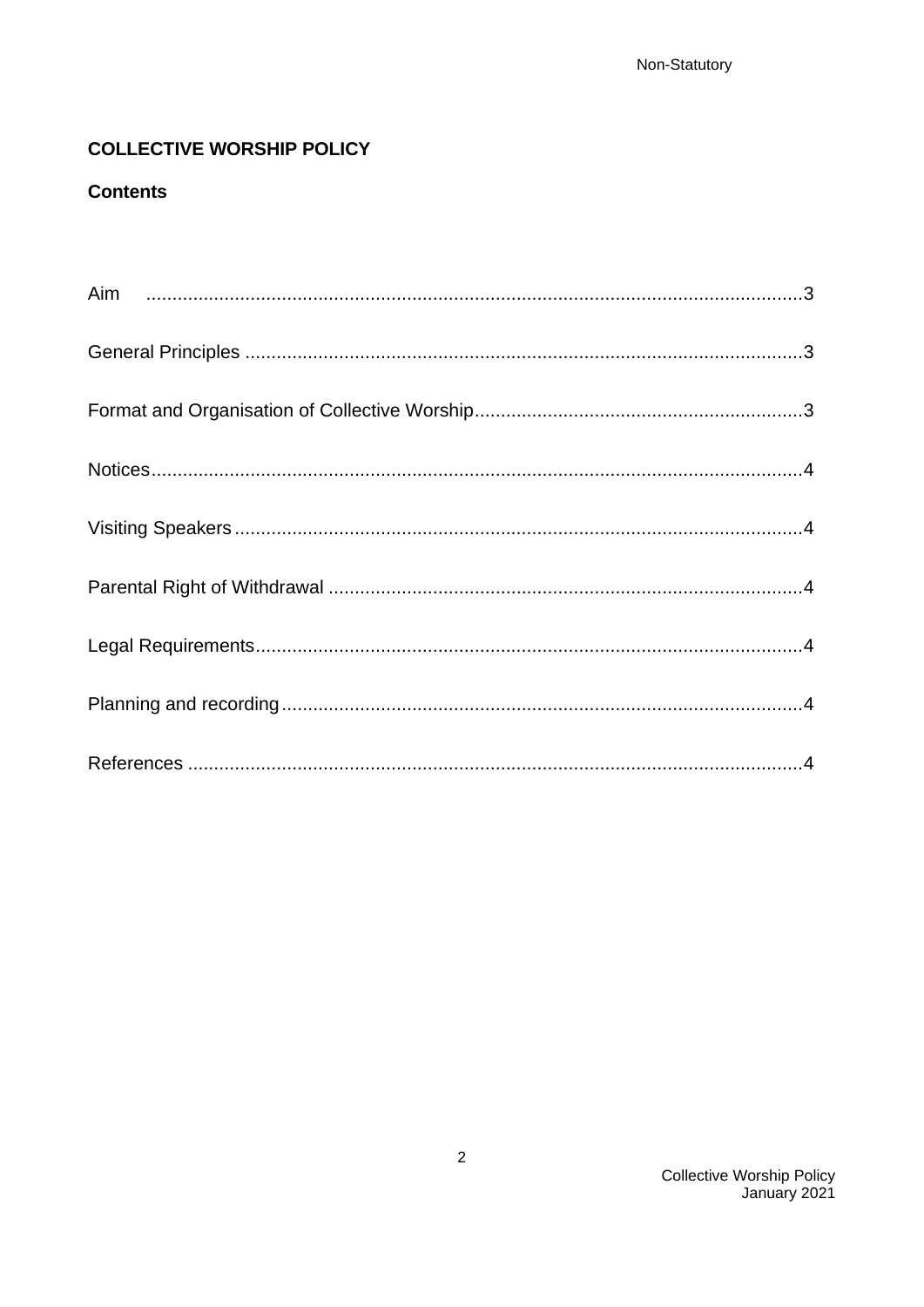# <span id="page-2-0"></span>**Aim**

- \* To bring pupils together and foster a sense of community and shared values<br>\* To foster an understanding of the world we live in
- \* To foster an understanding of the world we live in<br>The provide expertunities for pupils to researing the
- To provide opportunities for pupils to recognise their own worth and potential and to praise achievement
- \* To foster a concern for the needs of other people<br>\* To give time for eilent reflection
- To give time for silent reflection
- To enhance spiritual growth without infringing the integrity of pupils belief

# <span id="page-2-1"></span>**General Principles**

- At Kingswood and Platts Heath the collective act of worship is referred to as an "assembly."
- R.E. and collective worship complement each other, but are separate activities within the school. The Assembly is non denominational.
- The daily Assembly is mainly Christian content with festivals of other faiths celebrated as appropriate.
- Many values and beliefs, which are part of the broad tradition of Christian belief, are widely held in society at large, e.g. an awareness and regard for the natural world and the benefits of shared interests and such values are explored and celebrated in school Assembly.
- Pupils come from a range of backgrounds and it is our intention that no child will feel uncomfortable, or placed in a position that will compromise family values and beliefs.
- Assembly is a time for listening and reflecting, relevant to the age and aptitude of the pupils. Stories, poetry, pictures, music and the thoughts of others, from a range of sources, provide the focus for listening and reflecting. Children's thinking is actively encouraged through questioning.
- Explicit confessions of faith through prayer or song, which may be inappropriate to the family beliefs of some pupils, will not be used.

# <span id="page-2-2"></span>**Format and Organisation of Collective Worship**

- The time allocated for each assembly is 15 minutes.
- A weekly "Celebration Assembly", open to parents, provides a regular opportunity for pupils to recognise their own worth and potential and to praise achievement.
- A weekly class assembly provides the opportunity for the class teacher to personalise and reflect on the message or theme for the week and its meaning.
- A time for quiet reflection after sharing a story, poem or play should be allowed during the course of the week. This develops reflective skills in pupils of all ages and enhances spiritual growth without infringing the integrity of pupils' beliefs.
- Music, a picture and occasionally a lighted candle (the thinking candle) will help pupils to be still and quiet during this time. Pupils are provided with the opportunity to worship God, if they so wish (one of the stated aims of collective worship [Circular 1/94 50] and may be invited to share in a time of prayer or personal reflection but not be directed to "say a prayer". (See Appendix I).
- Each class prepares and leads one Assembly, each year.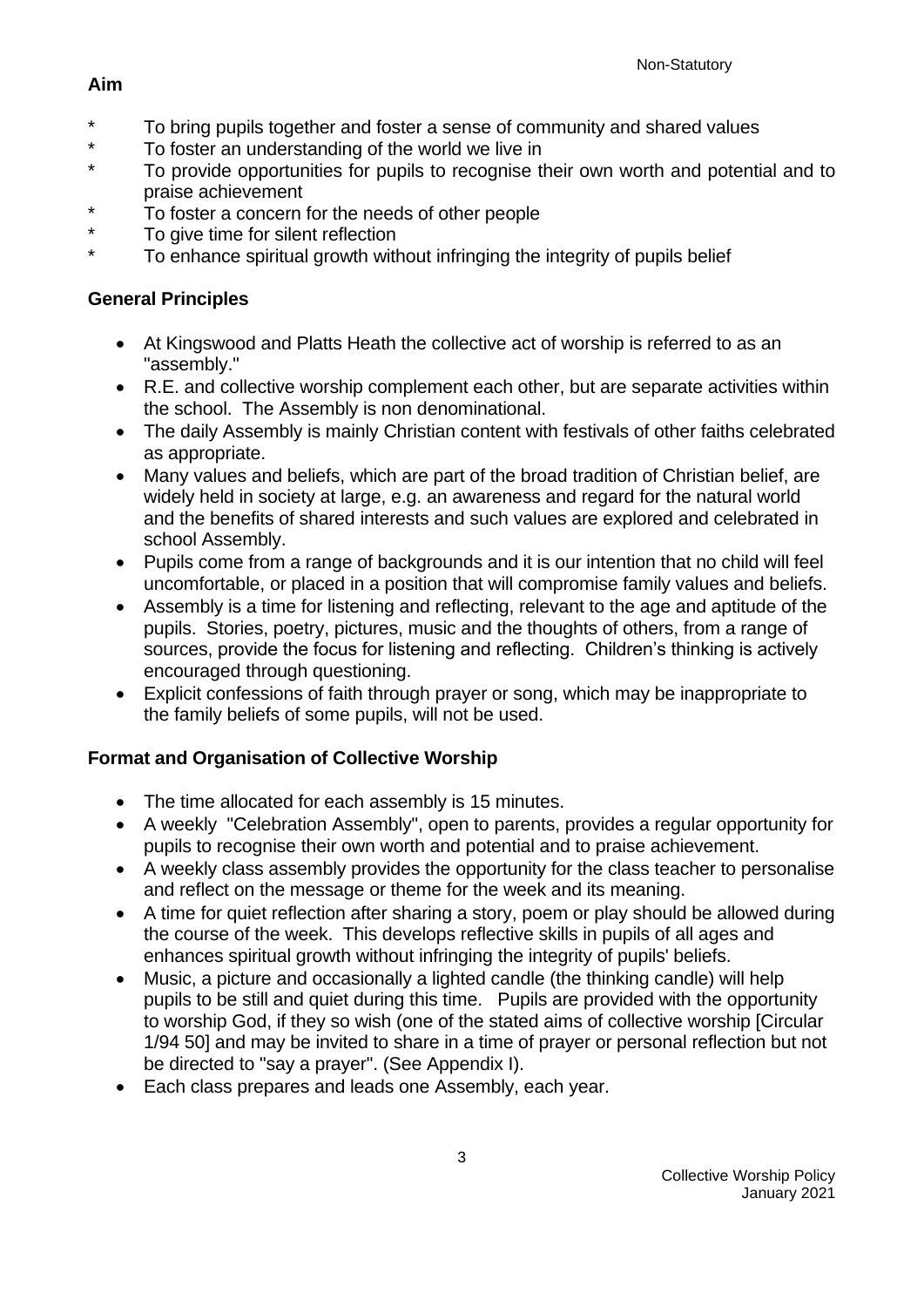### <span id="page-3-0"></span>**Notices**

The Assembly does not include the giving of notices but it may be necessary on occasions to speak to the whole school and it may be expedient to do so after the close of the collective act of worship.

## <span id="page-3-1"></span>**Visiting Speakers**

Visiting speakers can be of great value but need clear guidance on their brief. Extreme caution is to be exercised particularly where invitations are sought by religious groups or individuals to take part in a collective act of worship. Any proposed visits must be approved by the Headteacher.

[reference: Appendix 6 of Developing Good Practice in Collective Worship Kent Sacre Guidance 1994]

### <span id="page-3-2"></span>**Parental Right of Withdrawal**

Parents have the right to withdraw their children from collective worship. Any parent wishing to exercise their right must do so in writing to the Headteacher.

#### <span id="page-3-3"></span>**Legal Requirements**

All registered pupils should take part in a daily act of worship of a "broadly Christian character" but which should not be distinctive of any religious denomination. [reference: DFE Circular 1/94 Religious Education and Collective Worship]

#### <span id="page-3-4"></span>**Planning and recording**

The planning of themes is linked to Christian & other festivals and themes in PSHCE. See Appendix II for a copy of planning sheet. This will also form the record of coverage.

#### <span id="page-3-5"></span>**References**

Developing Good Practice in Collective Worship Kent Sacre Guidance 1994 DFE Circular 1/94 Religious Education and Collective Worship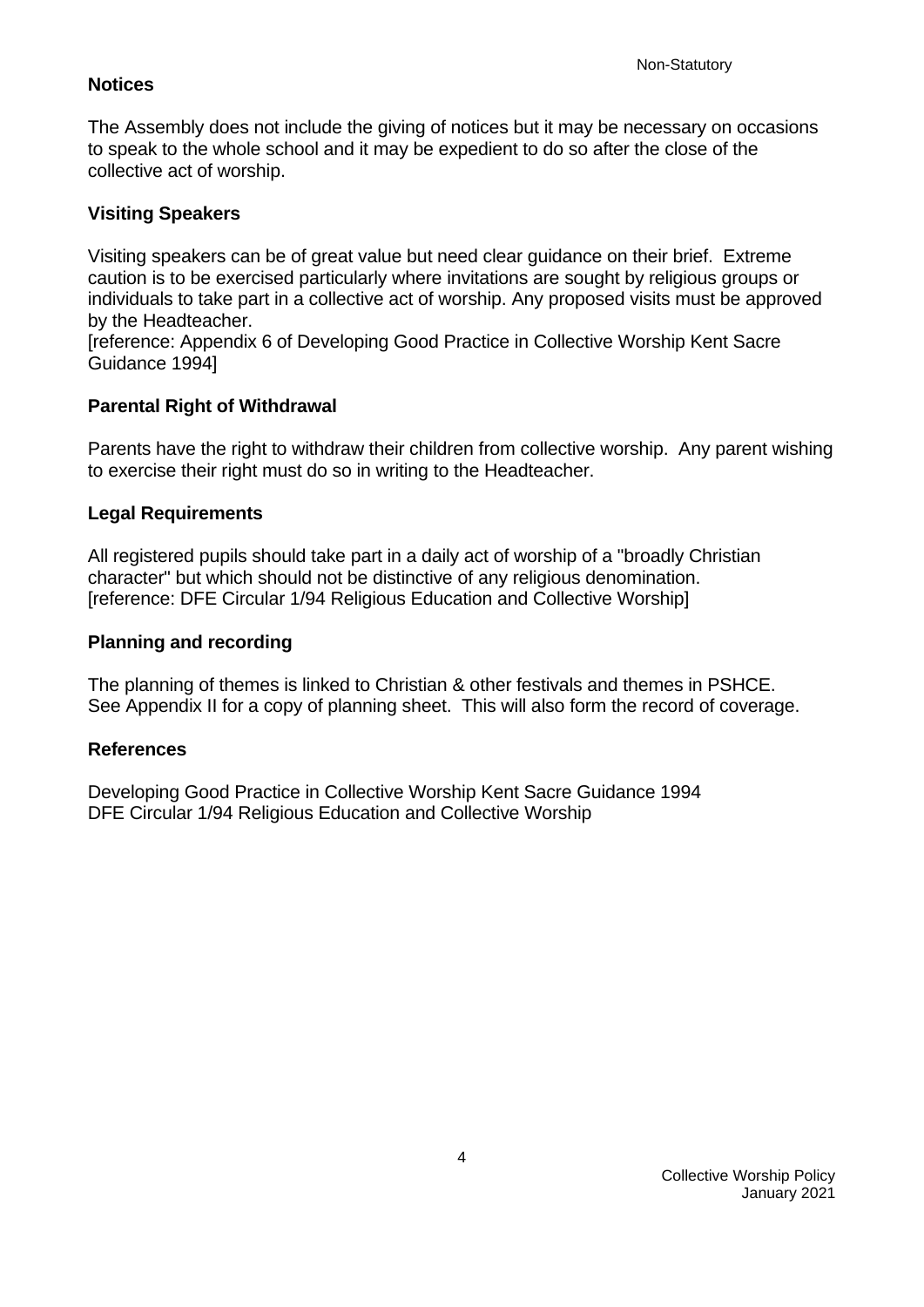### **APPENDIX I**

#### Prayer

Prayer is defined as "a personal communication or petition addressed to a deity, especially in the form of supplication, adoration, praise, contrition, or thanksgiving, and prayers are defined as "a form of devotion, either public or private" [Collins English Dictionary]

Pupils should be given the **opportunity to pray but should not be directed to do so**.

Any prayers that might be used introducing a carefully formulated set of words which opens up the opportunity for reflection and worship, but does not require or expect all pupils to worship or pray.

#### Introducing a time of reflection

"Please reflect on the following words of a Christian (or Jewish or Muslim) prayer"

"In a moment of silence think about the words of……"

"Let us now be still with our own thoughts or prayers"

"Now we will have a time of quiet when we can think about / reflect on the story/poem/words etc we have heard."

"We will light our thinking candle and be still to think about..."

Examples of reflections and prayers are in the "Assembly File" stored in HT office

This is an example of a School Prayer that could be used.

"This is our school. Let peace dwell here. Let the room be full of contentment, and let love abound here, love of one another, love of mankind, love of life itself and love of God. Let us remember that as many hands build a house so many hearts make a school."